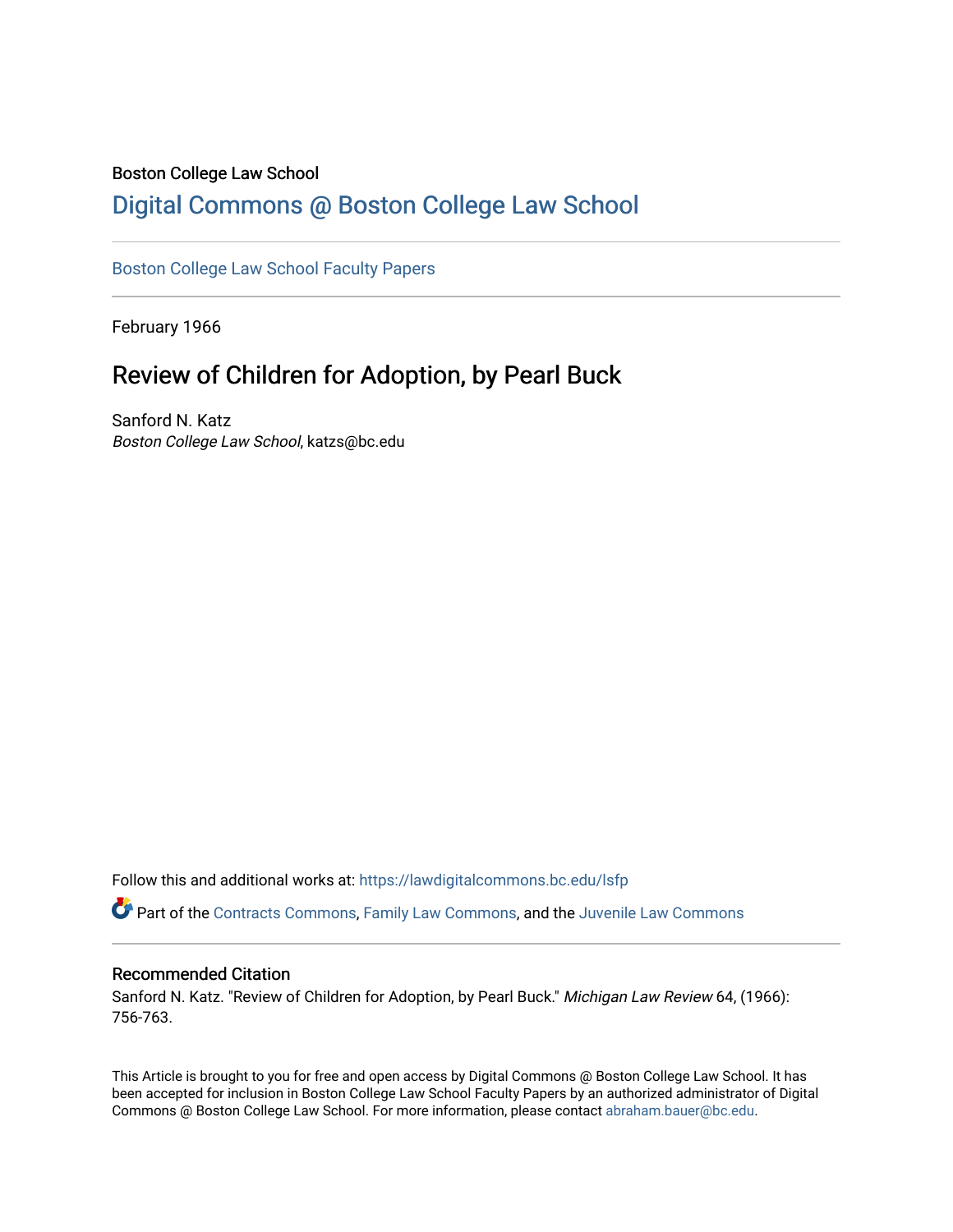CHILDREN FOR ADOPTION. By *Pearl Buck.* New York: Random House. 1964. Pp. 243. \$4.95.

In 1964 an estimated forty thousand American children, seven thousand in New York City alone, were reported to be living without the benefit of a permanent family home and the warmth of a lasting parent-child relationship. Why, asks Pearl Buck, should this phenomenon exist? The answer is not simple, and the problems raised by the question form the basis for her book, *Children for Adoption.* In this review I shall focus on two major problems developed by Miss Buck: what gives rise to the unusually large number of unwanted children in the United States, and who should be authorized to decide custodial questions about these children, in what form, and using what criteria?1

The social stigma that attaches to the illegitimate child, as well as his legal status, has undergone substantial changes since the early period of the common law, when his legal rights to financial support and inheritance were severely limited. Today we are less rigid in terms of an illegitimate child's legal status. Support responsibilities rest on the mother; after the establishment of paternity, the father must contribute. The illegitimate child has rights of inheritance, most notably through his mother.2 Certain states have tried to hide illegitimate births through legislative devices. Arizona, for example, has declared all children legitimate and entitled to support, education, and inheritance from their natural parents;<sup>8</sup> Oregon makes no distinction between legitimate and illegitimate births insofar as a child's legal status is concerned. <sup>4</sup>

But are these legal measures sufficient to justify the judicial statement that, insofar as the illegitimate child is concerned, we are witnessing a "compassionate sense of social justice"?<sup>5</sup> Miss Buck would think not. Modern legislation may change the illegitimate child's *status,* but that alone is not enough. How can the illegitimate child's

2. See Note, *The Rights of Illegitimates Under Federal Statutes*, 76 HARV. L. REV. **837-38 (1962).**

**3.** ARIz. REv. **STAT. ANN.** § 14-206 **(1956).**

4. ORE. R.Ev. **STAT.** § 109.060 (1959).

5. Zepeda v. Zepeda, 41 **Ill.** App. 2d 240, **256, 190** N.E.2d 849, 856 (1963).

**<sup>1.</sup>** The inquiry will be restricted to Miss Buck's discussions of problems of domestic adoptions. With regard to foreign adoptions, Miss Buck suggests that the United States Government liberalize its immigration regulations to allow a free movement of children born and abandoned abroad by an American parent. See **pp. 29-30.** Her recommendation opens up a number of questions. Perhaps the most important concerns regulation. For example, should the movement of children from foreign coun. tries to the United States be a matter for private arrangement or for governmental involvement? If governmental involvement is desired, which governmental unit should regulate, the federal government, state government, or an international organization? Further, which agency within the governmental unit should be authorized to act? Once children arrive in this country, the same questions about custodial dispositions raised in this review would be relevant.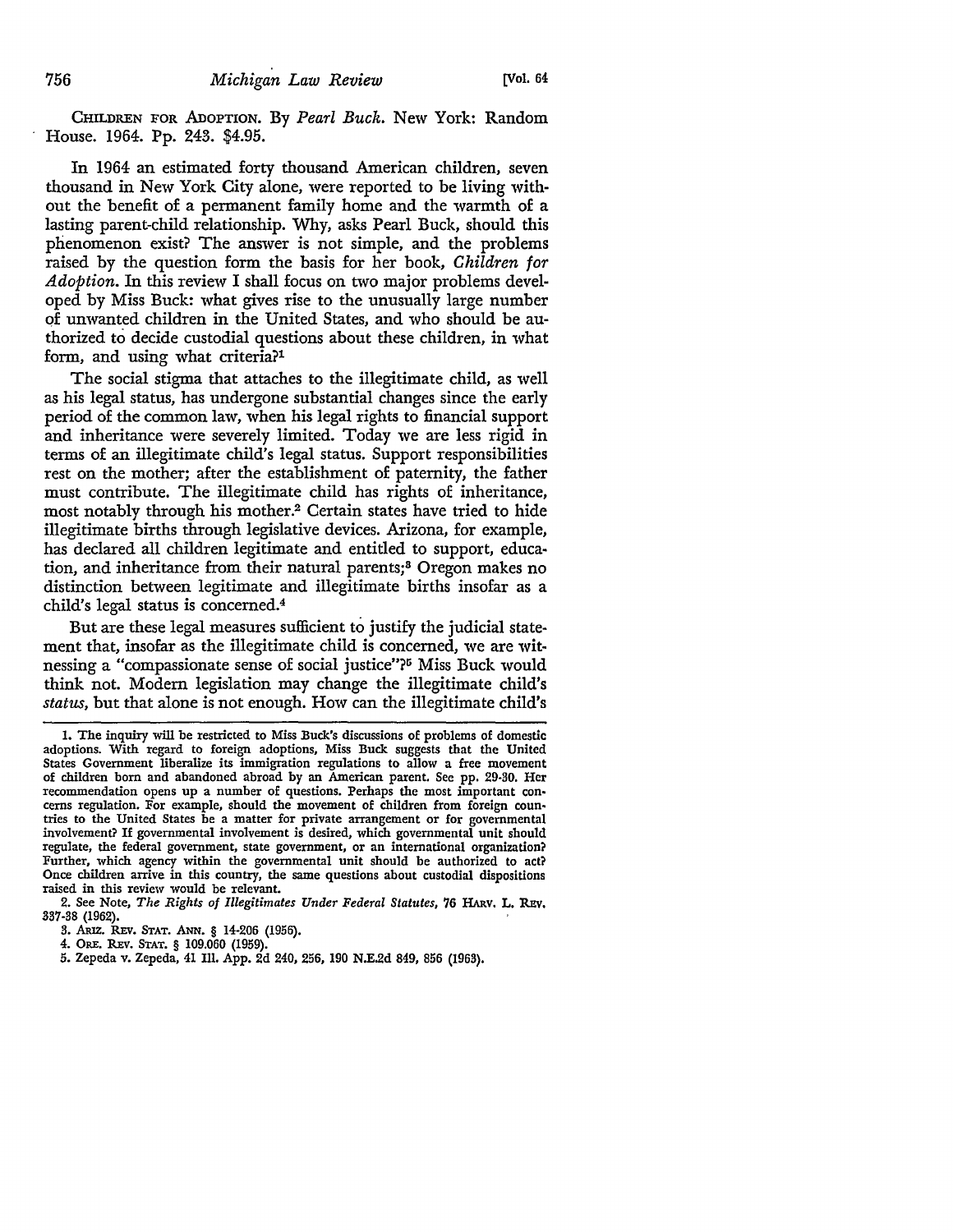*condition* be improved? Miss Buck rejects what she calls the "Asiatic" practice of restricting contact between boys and girls so that sexual activities are prevented, thus limiting the opportunity for an illegitimate birth. Nor does she condone abortion. The Swedish solution of recognizing the unwed mother and her child as "respectable citizens," even allowing the mother to be called "Mrs.," is unacceptable, for it would be a return to a matriarchal society "where the man is not essential except as a stud animal."6 This approach, Miss Buck feels, is a threat to her conception of roles in our family unit.

The answer lies in education. It is through enlightenment by way of public education on the use of birth control measures and sex education generally that the likelihood of an unwanted pregnancy may be lessened. Education may also result in a greater degree of social tolerance for illegitimate children.

Miss Buck illustrates the manner in which the sexual revolution -our "casual attitude toward sex"<sup>7</sup>-may be contributing to the births of unwanted children. Miss Buck feels that the atmosphere in which we live is not conducive to what should be the ultimate goal of sexual activity: an expression of affection. Rather, it appears to be a neurotic expression of emotional conflict. The adolescent subculture is particularly caught in the revolution.<sup>8</sup> Already struggling with psychosexual conflict,9 both adolescent boys and girls are forced by peer competition, parental pressures, and the mass media to assume the physical attributes of an adult through the use of cosmetics, fashions, and so on. They are encouraged to date early and perhaps engage in sexual activities for which they are intellectually and emotionally unprepared. This puts them inevitably under emotional strain, for our ambivalent culture also condemns the very activities it encourages. <sup>10</sup>

While the rate of reported out-of-wedlock pregnancies for adolescents is not high in relation to other age groups, it is nonetheless a matter of concern. In 1963, for example, the annual illegitimacy rate was about fifteen per thousand among teenagers and about forty per thousand among unmarried women of twenty to thirty years.<sup>11</sup>

Miss Buck believes that the responsibility for helping the ille-

**<sup>6.</sup>** P. **215.**

<sup>7.</sup> P. 24.

**<sup>8.</sup>** See generally **GOODMAN, GROWING Up ABsURD (1960).**

**<sup>9.</sup>** See **JOSSELYN,** THE **ADOLESCENT AND HIs** WORLD (1960).

<sup>10.</sup> See Slovenko, *A Panoramic View: Sexual Behavior and the Law,* in SEXuAL BEHAVIOR **AND THE LAW** 59-68 (Slovenko ed. 1965).

<sup>11.</sup> Adams **&** Gallagher, *Some Facts and Observations About Illegitimacy,* 10 **CmL-DR** 43, 44 **(1963).** These statistics do not account for the number of pregnancies that did not result in births. For a discussion of the number of abortions in adolescent pregnancies, see GEHARD, POMEROY, MARTIN **& CHRISTENSON,** PREGNANCY, BIRTH **AND** ABORTION **58** (1958).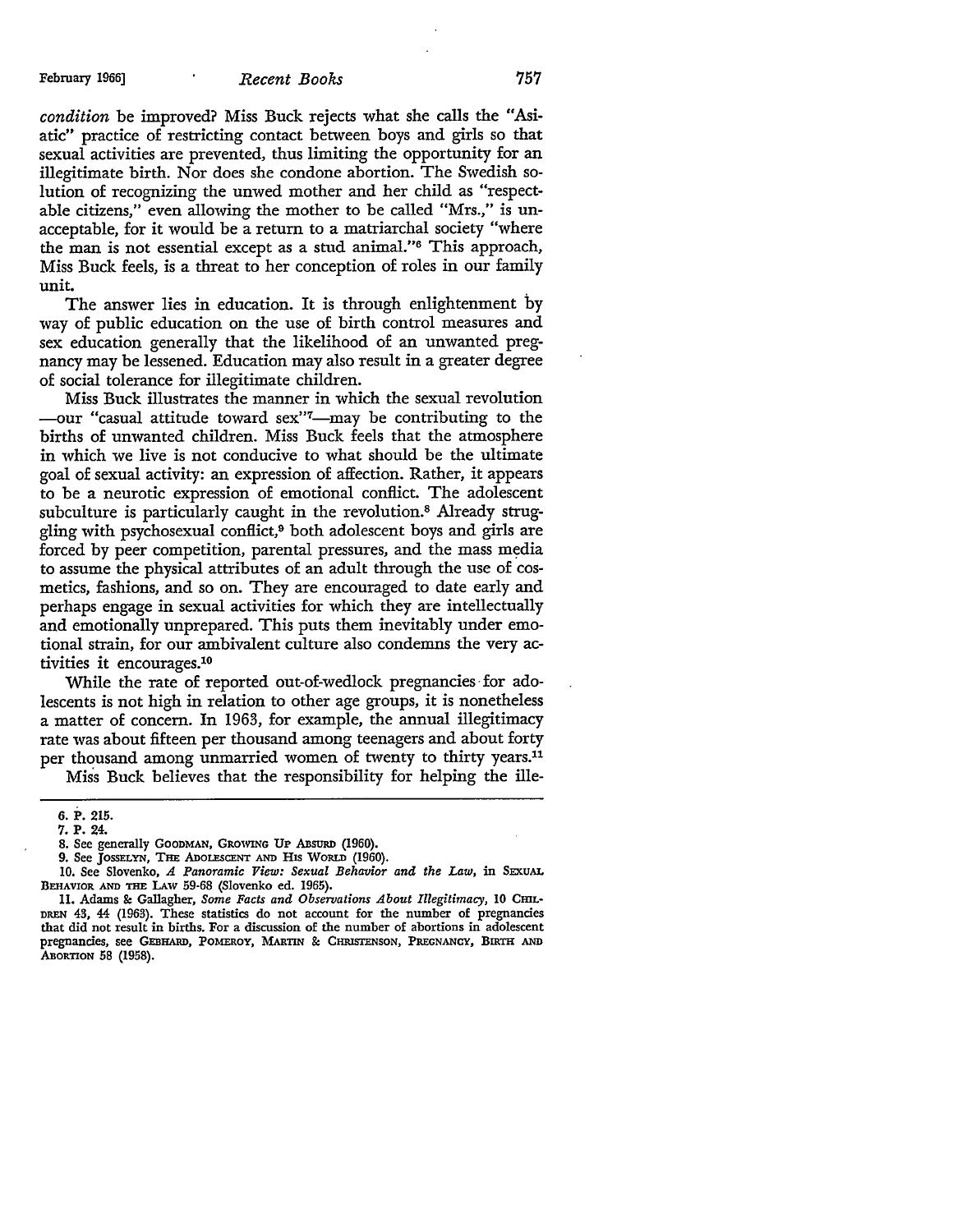gitimate child and his unmarried parents lies in the local communities. Others have made the same suggestion and have spelled out detailed proposals.<sup>12</sup> For example, local communities have a role in preventing illegitimacy. While Miss Buck has not discussed a number of socio-cultural and socio-economic class factors associated with illegitimacy, certainly deprivations of wealth, education, health, morals, and respect may be worthy of community examination for purposes of establishing programs for prevention. Local communities also have a part in providing adequate services, generally in the form of casework, for unmarried parents, and for the illegitimate child, in the form of placement opportunities.

Miss Buck defines a "neglected child" as one that was unwanted, either at birth or later.'3 Perhaps her description is an overgeneralization; parents who neglect their children in the manner described by Miss Buck may not have such clearly defined feelings, either positively or negatively.14 Furthermore, some married parents who abandon or voluntarily give up their children for adoption, people about whom Miss Buck seems to have strong negative feelings, may act, not out of hatred, but out of emotional instability and, in fact, may be performing a responsible act.<sup>15</sup>

There seems to be little question that a parent whose behavior results in his inability to maintain any kind of meaningful relationship with his child may be subject to a judicial determination of his fitness for parenthood. In this regard I agree with Miss Buck's approving comments about the New York provision for providing termination of parental rights.<sup>16</sup> Under the state's "permanently neglected child" statute, the Children's Court is given jurisdiction to terminate parental rights in a proceeding brought by an agency having the child in its care. To be successful in its petition for termination, the agency must demonstrate that the child's parents have failed substantially and continuously for a year or more to maintain contact with the child "although physically and financially able to do so" and "notwithstanding the diligent efforts of such agency to encourage and strengthen the parental relationship."<sup>17</sup> This provision was meant to provide child-welfare agencies with a mechanism for timely action. It was enacted to cover situations where a child in foster care, without benefit of a continuous relationship with his

<sup>12.</sup> See generally *Symposium on Unmarried Parents,* **10 CHI.DREN** 43 (1963).

**<sup>13.</sup>** P. 49.

<sup>14.</sup> See generally YOUNG, WEDNESDAY's CHILDREN (1964); Katz, Book Review, 1965 **DUKE** L.J. 208, 212 n.15.

**<sup>15.</sup>** MacKay, *Today's Controversial Clients: Married Parents Who Place Legitimate Children for Adoption,* in READINGS IN ADOPTION 93 (Smith ed. 1963).

<sup>16.</sup> Pp. 50-51.

<sup>17.</sup> N.Y. FAmIY **or.** Acr § 611 (1963).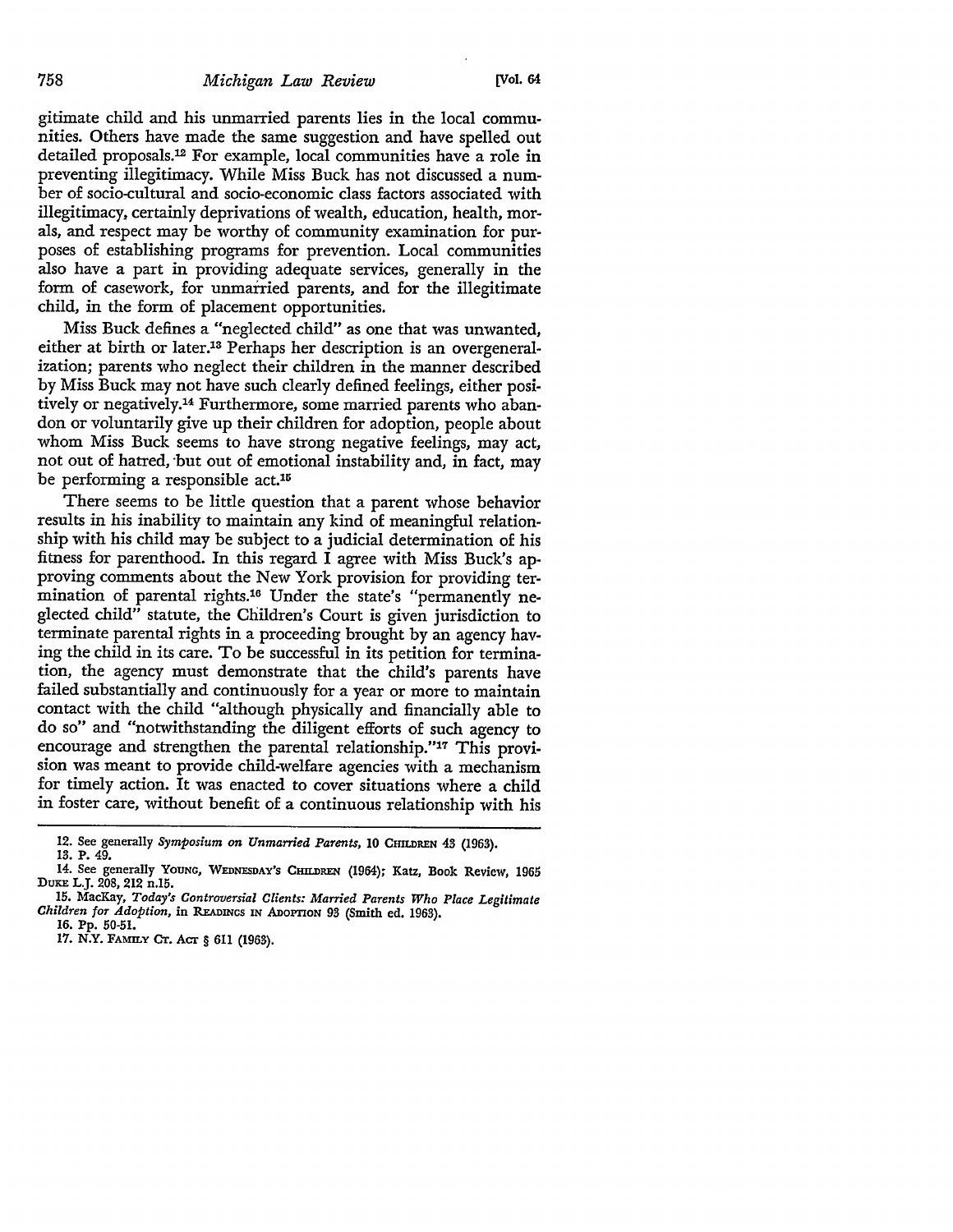biological parents, was provided an opportunity for early placement.<sup>18</sup>

Miss Buck's fear for the "permanently neglected child" is that unless his legal status is altered so that he is available for adoption, he might lose the opportunity for placement with a family and ultimately may be confined in an institution. Others share Miss Buck's view on institutionalization of infants: it should be avoided at almost any cost.19 In terms of early childhood development, for example, a recent Yale study illustrates that even in a modem institution an infant may be retarded in his physical and psychological development to a striking degree, as compared with an infant reared in a family environment.20 At the end of the first year of life, the institutionalized infants who were studied at Yale and compared with infants in families showed impairment of relationships with adults, a retardation of speech and other forms of communication, an inability to relate to objects, a delay in some aspects of their motor behavior, a lack of some awareness of themselves as being distinct from others, and other disabilities.<sup>21</sup>

These effects of institutionalization become particularly relevant when a decision must be reached on the custodial disposition of a child. For instance, when a child-welfare agency petitions a court to terminate a parent's legal rights to and responsibilities for his child, it would seem that a court would consider that an alternative to the biological parent may be, among other placements, an institution. While courts may examine the effects of parental deprivations on the child in proceedings for the involuntary termination of parental rights, there is little evidence that they examine the full range of alternative placements. If termination proceedings and physical removal of the child from his biological parents are to be in the best interests of the child, it would seem that the place to which the child is removed must have a "better" impact on him than the place from which he is taken. Therefore a comparison between the two settings should be made. This raises, of course, the serious question of insufficiently articulated standards, mostly based on more or less unconscious value judgments.

Some authorities have argued that "factors relating to termination" are different from "factors relevant to adoption," and that to

**<sup>18.</sup>** Katz, *Community Decision-Makers and the Promotion of Values in the Adoption of Children, 38 Social SERVICE REV. 26, 29 (1964).* 

**<sup>19.</sup>** For a review of studies on the effects of institutionalization, see Yarrow, *Separa*tion From Parents During Early Childhood, in 1 REVIEW OF CHILD DEVELOPMENT **RESEARCH** 89 (Hoffman **&** Hoffman eds. 1964). But institutionalization may provide the best solution for children with special kinds of emotional disturbances. See STONE & CHURCH, CHILDHOOD AND ADOLESCENCE 379 (1957).

<sup>20.</sup> PROVENCE & LIPTON, INFANTS IN INSTITUTIONS (1962). 21. *Id.* at 159-66.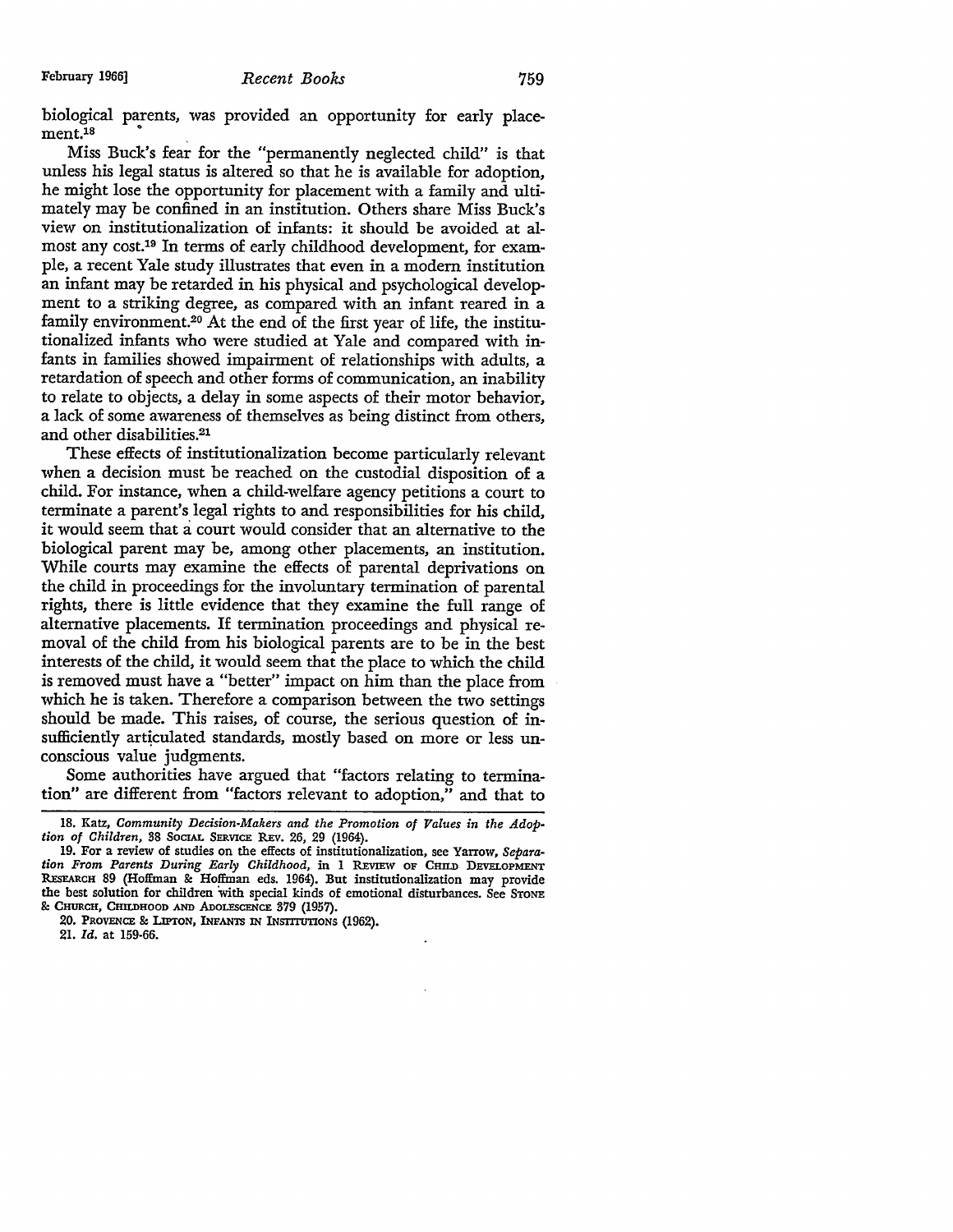avoid confusion there should be separate proceedings to "terminate" and to adopt.<sup>22</sup> The comment to section  $\ddot{5}$  of the Uniform Adoption Act incorporates this view:

The issues to be tried in a controversy over the termination of parental rights, i.e., the degree of unfitness of a parent, are quite different than the inquiry properly before the adoption court. The two should not be mixed. The trial of controversial issues over parental rights should not cast an influence in the adoption proceedings where the sole inquiry should be the future best interest of the child.<sup>23</sup>

By distinguishing between "termination" and adoption proceedings on the basis that the best interest of the child is the only goal in adoption proceedings, the comment suggests that the main inquiry in "termination" proceedings is not necessarily "the future best interests of the child." But this view is not the prevailing one. The best interest of the child is generally accepted as the goal of "termination" proceedings. For example, *The U.S. Children's Bureau Legislative Guide for the Termination of Parental Rights and Responsibilities* states that the goal of "termination" proceedings is not to punish parents, but rather to give the child the opportunity to develop in a stronger family setting than the one in which he was born.24 According to the *Guide's* position, it would seem that "the future best interests of the child" would demand a comparison between claimants for custody, not a restricted investigation into the "degree of unfitness of a parent." Separate "termination" and adoption proceedings make this comparison unduly difficult.

To choose to remove a child from the custody of his biological parents as well as to terminate their legal rights and responsibilities as to the child without fully investigating the consequences of the act seems to be a serious flaw in the proceedings. An essential part of "termination" proceedings should be a comparison of alternative dispositions. Should the comparison not be made, it would be possible that a child could be removed from his biological parent only to be placed in a situation or a series of situations materially worse, insofar as the physical or psychological effect on the child is concerned, than his biological parents' home.

The controversy over who should be authorized to place children for adoption, private individuals or licensed child-welfare agencies, and what criteria should be used for such placement, is

<sup>22.</sup> Note, **13** Wyo. *L..* **185 (1959).**

**<sup>23.</sup>** Cited in Merrill & Merrill, *Toward Uniformity in Adoption Law,* 40 IowA L. REv. **299, 330-31 (1955).**

<sup>24.</sup> CHILDREN'S BUREAU, U.S. DEP'T OF HEALTH, EDUCATION & WELFARE, LEGISLATIVE GUIDES FOR THE TERMINATION OF PARENTAL RIGHTS AND RESPONSIBILITIES AND THE ADOP-**TION OF CHILDREN 9 (1961).**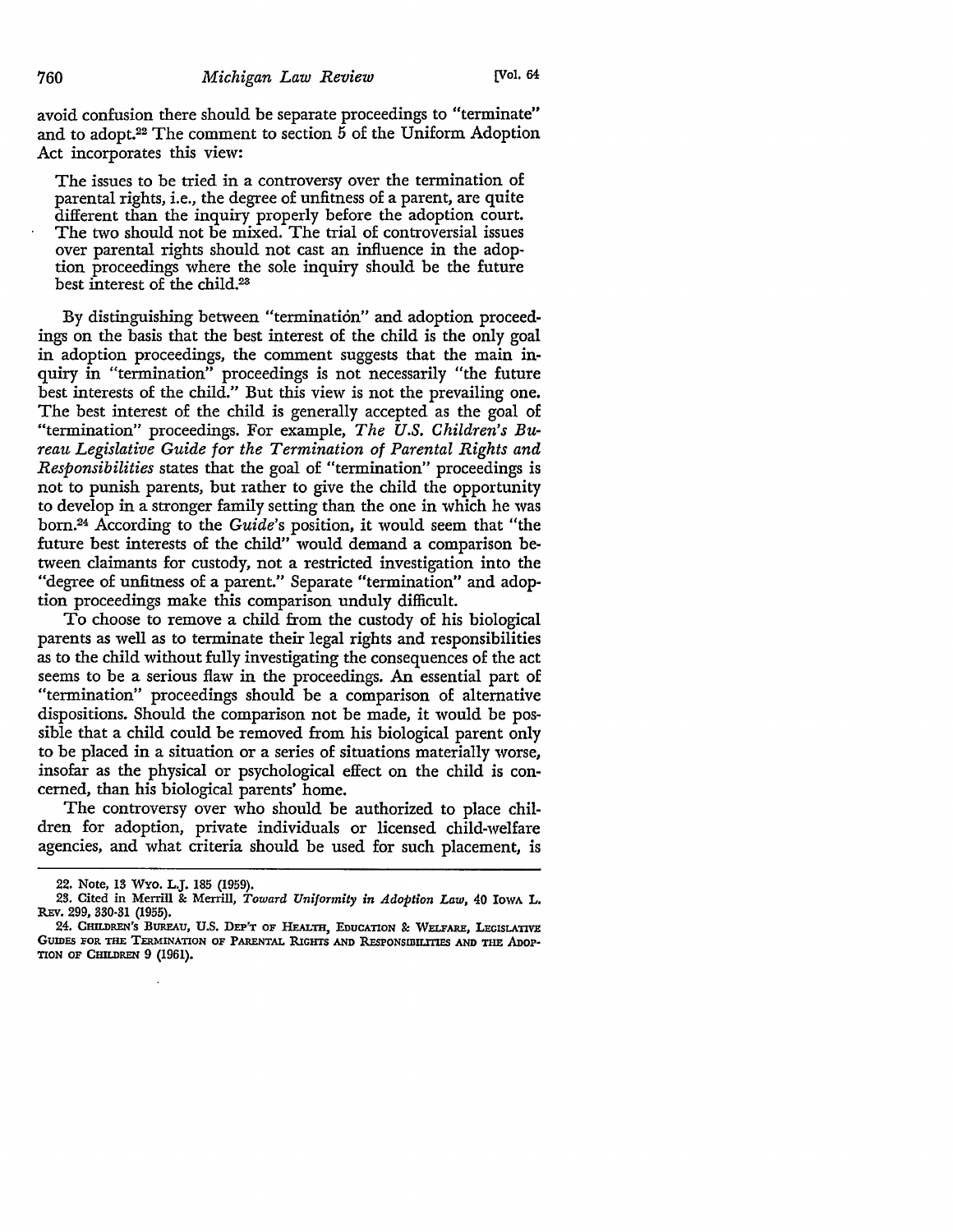#### *Recent Books*

presented by Miss Buck both fully and candidly. It is in these discussions that *Children for Adoption* reaches its highest level.

There is widespread agreement that some safeguards should be afforded children to prevent their being placed in a dysfunctioning family. Some argue that private placements-those arranged independently of social service agency investigation-foster black-market adoptions and fail to provide maximum protection for the biological parent, the adoptive parent, and the child.25 It has been said that there are too many "risks" in independent adoptions.

In behalf of preserving the right of individuals to arrange privately for the placement of their children for adoption, it has been suggested that exclusive agency control will result in unplaced children. Because of the large number of children available for adoption and the limited number of persons who can meet agency qualifications, children might be kept in temporary placements for extended periods awaiting qualified parents. One negative criticism Miss Buck voices of agency practices, besides being ritualisticoverly concerned with strict compliance with rules and regulationsis that social workers move too slowly in this area; the result is countless children remaining in orphanages and foster homes.

The question sometimes lost sight of in the controversy over the responsibility for child placement is: what effect will a placement have *on the child?* Will a child more likely be placed in a well-functioning family if an agency participates in the adoption or if the arrangement is made privately? To date there is no convincing evidence to answer this question. There are too many variables. The findings of a recent Florida study undertaken ten years after adoption decrees were entered for **477** independent adoptions are revealing in this regard.<sup>26</sup> Using data from a structured home interview with the mother, a review of the original record of the adoption investigation (conducted by the state welfare department by court authority upon or prior to the filing of an adoption petition), records of psychological, achievement, and *IQ* tests, detailed tests of the adopted child and of a control group of nonadopted children from the same grade and socio-economic level, and a teacher's estimate of the adopted child's adjustment, it was found that ihe placements of two-thirds of the children were considered reasonably satisfactory. Between one-fourth and one-fifth were considered unsatisfactory.<sup>27</sup>

As sophisticated and informative as the Florida study is, one can still raise questions about the criteria used to determine a child's satisfactory adjustment in school and in his family and the standards

**<sup>25.</sup>** Comment, *Moppets on the Market: The Problem of Unregulated Adoption,* **59** YAM L.J. **715,** 729-30 **(1950).**

<sup>26.</sup> WITMER, HERZOG, WEINSTEIN & SULLIVAN, INDEPENDENT ADOPTIONS-A FOLLOW-UP **STmUY (1963).**

**<sup>27.</sup>** *Id.* at 341.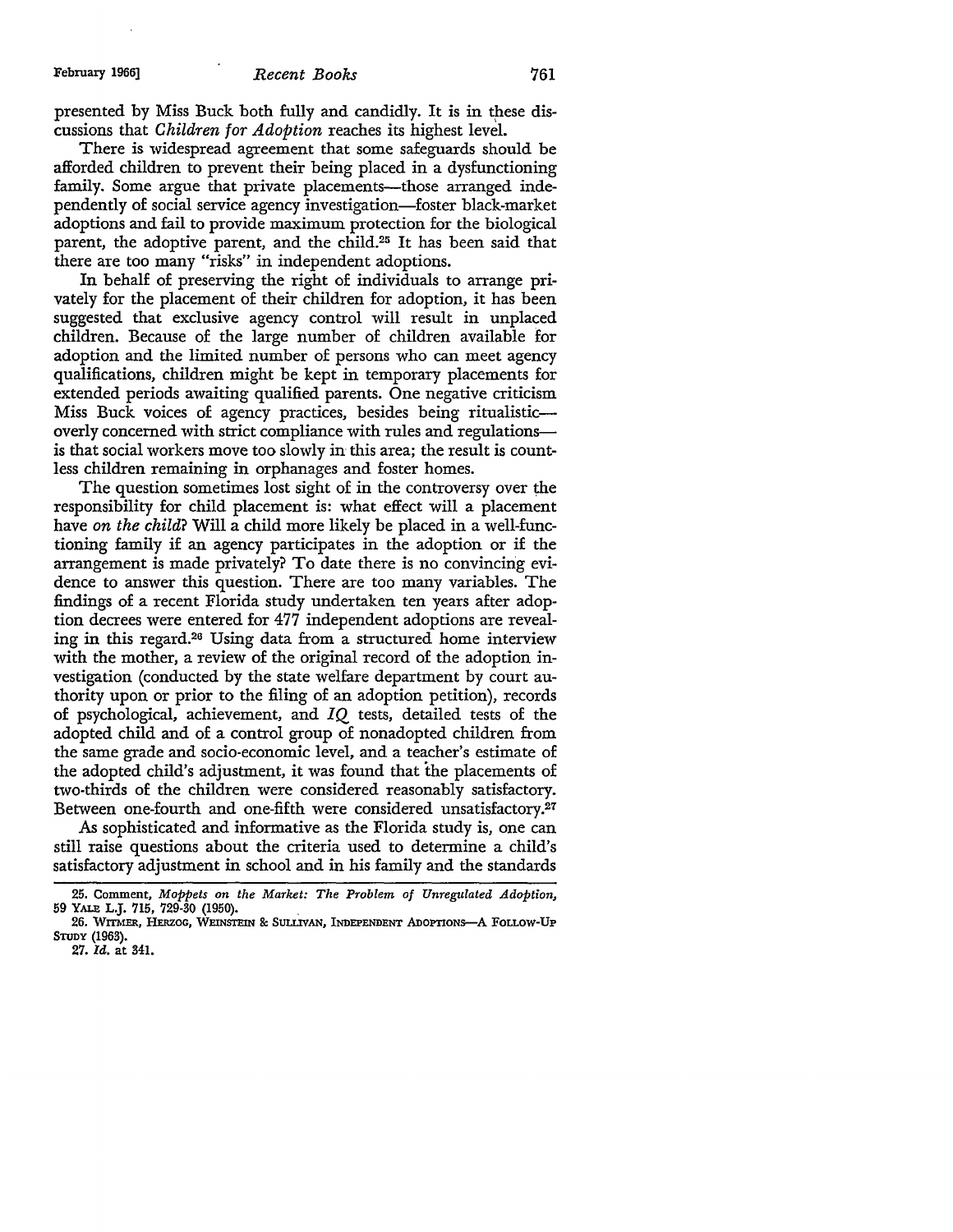used to determine ratings of the child's home.<sup>28</sup> Criteria and standards may be highly subjective and may be based on certain hidden value preferences and cultural predispositions.

The same criticism may be raised about agencies' standards and criteria for choosing adoptive parents. In Miss Buck's interviews with representatives of Catholic, Jewish, and Protestant agencies, some of these standards and criteria were articulated. Agency practices included, among others: matching religion of the child with that of both adoptive parents, requiring that a couple be married for three or five years before applying for a child, limiting the number of children a couple could adopt, preferring not to place a child in a home where there was a natural child, requiring a wife to be under forty or the husband under forty-five, and matching physical characteristics of the child with mixed ethnic background to those of the adoptive parents.

It is clear that something more is involved in child placement than what was stated by an agency representative as a goal: "finding a family for a child."<sup>29</sup> When an agency places a child with a family or a court makes a custodial disposition, certain values are promoted. Elsewhere I have pointed out that what seems desirable in this field is a clarification of goals.<sup>30</sup> Once attained, relevant procedures to implement these goals may be worked out.

To Miss Buck the goal of adoption is the protection of children through placement in well-functioning families. She believes that children forced to live in institutions may be permanently damaged and even lost to society. Unless children are able to participate in a family, they may lose generational ties. Miss Buck feels that "the family, natural or adoptive, is the living link between those past and future,"<sup>81</sup> and that "the family is the continuity of mankind."<sup>82</sup>

Miss Buck writes of "love" as the basic ingredient of parenthood, and as essential to our national life and culture. Anna Freud has made a similar suggestion-that a child must find love, trust, and confidence in adults to develop a healthy personality.<sup>38</sup> In addition, a child needs parental stimulation and the security of a continuous relationship with an adult.34

<sup>28.</sup> *E.g.,* "While a few of the homes studied showed extreme examples of characteristics that *almost everyone would view as likely to harm a child,* for the most part the range from poor to excellent begins well above the very lowest level of homes for children." *Id.* at **339.** (Emphasis added.) This statement seems to presuppose a hidden standard as to what kind of homes are poor, good, or excellent.

<sup>29.</sup> P. 107.

**<sup>30.</sup>** Katz, Book Review, **78** HAv. L. **REv.** 498, **501-02** (1964).

**<sup>31.</sup>** P. **132.**

**<sup>32.</sup>** P. **133.**

**<sup>33.</sup>** See the interviews with Dr. Anna Freud in Comment, *Alternatives to "Parental Right" in Child Custody Disputes Involving Third Parties, 75* YALE **LJ. 151 (1963).**

<sup>34.</sup> Freud, *Comment on Cindy Case*, in GOLDSTEIN & KATZ, THE FAMILY AND THE LAw **1051,** 1055 **(1965).**